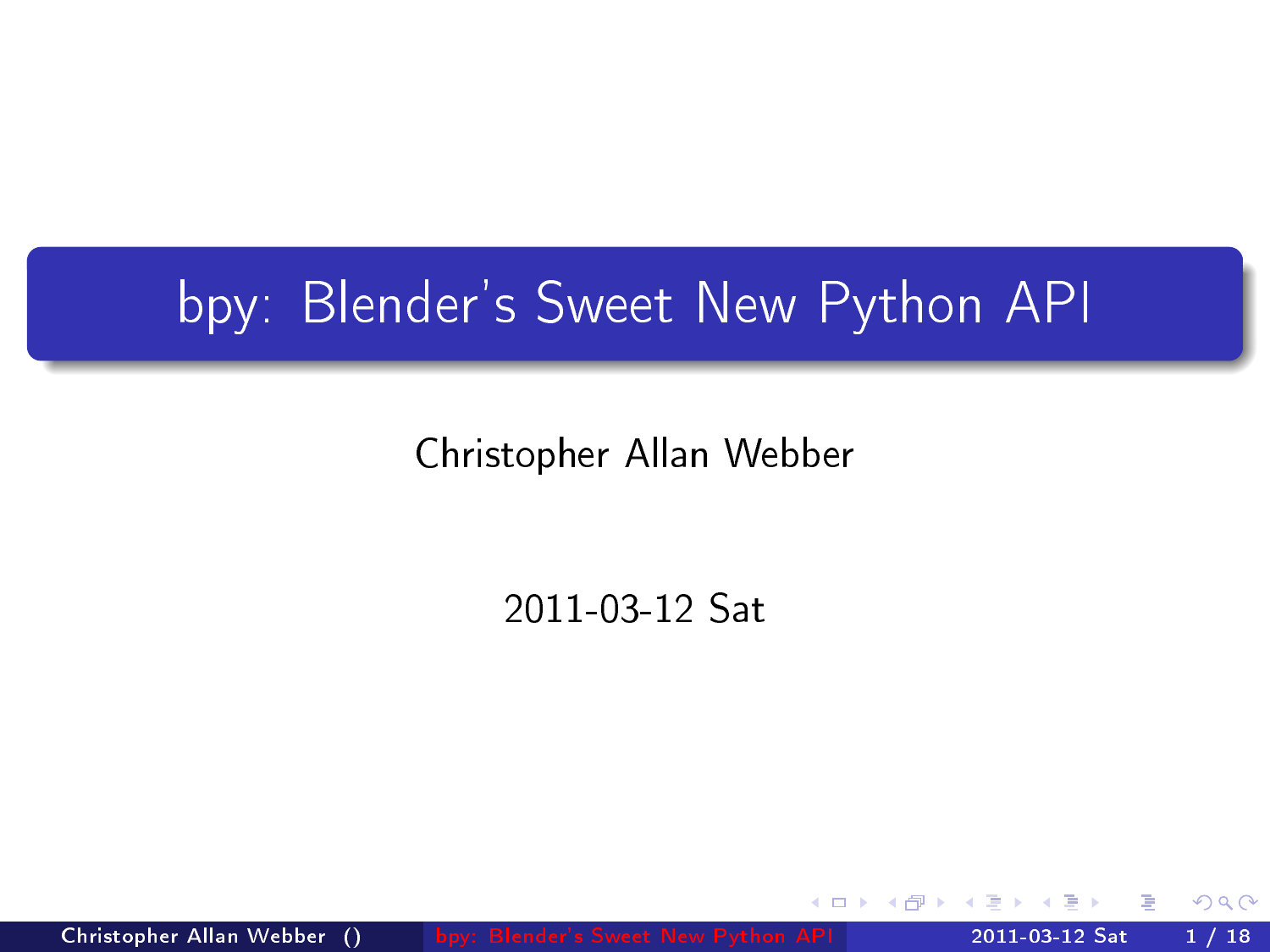# **Outline**

- **[Brief introduction to Blender](#page-2-0)**
- <sup>2</sup> [Brief demo of UI](#page-4-0)
- <sup>3</sup> [Introduction to bpy](#page-5-0)
	- [Blender's datastructure](#page-6-0)
- <sup>5</sup> [Operators, Panels, Menus \(and Dialogs\)](#page-8-0)
- <sup>6</sup> [Packaging??!](#page-13-0)

### **[Conclusion](#page-14-0)**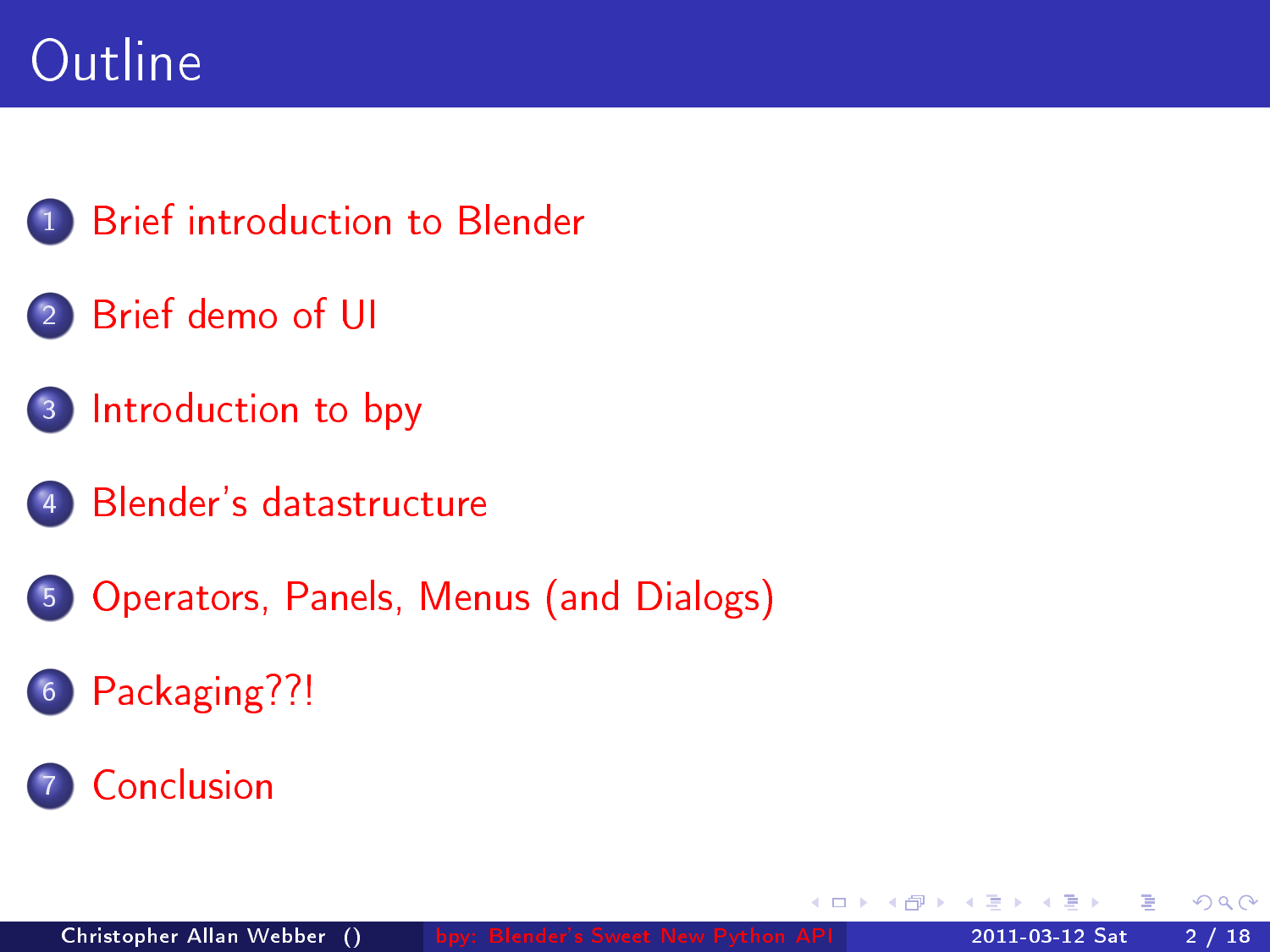# Blender features

Blender is a fully featured 3d suite. Usable for:

- Modeling
- **•** Texturing
- Rendering
- Animating
- **Compositing**
- Video editing
- Most 3d things
- **•** Game engine??? (separate python API!)
- All free software, under the GPL



<span id="page-2-0"></span>つひい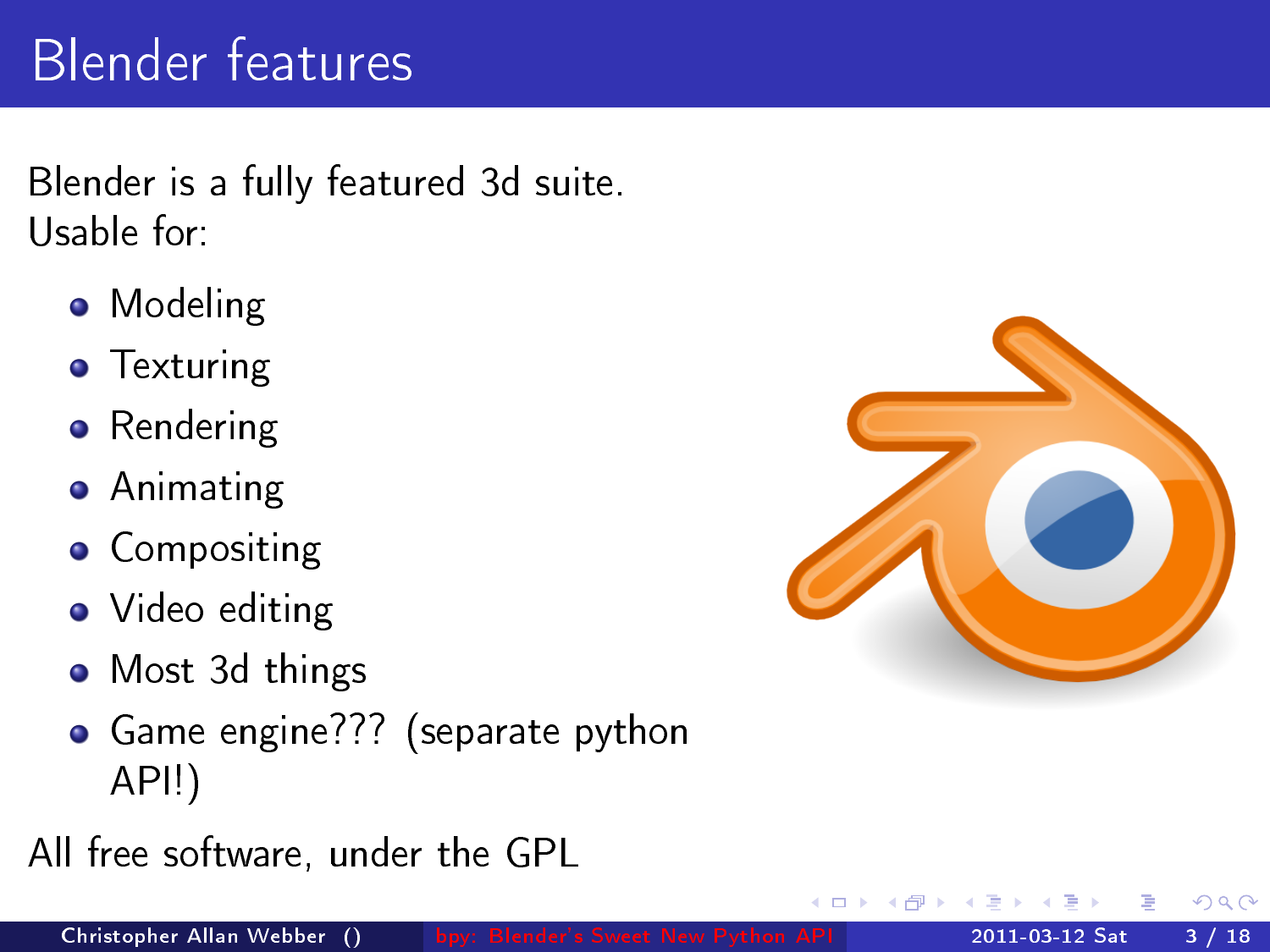Show the clips!

Christopher Allan Webber () [bpy: Blender's Sweet New Python API](#page-0-0) 2011-03-12 Sat 4 / 18

不自下

∢ 何 ▶ ×  $299$ 

э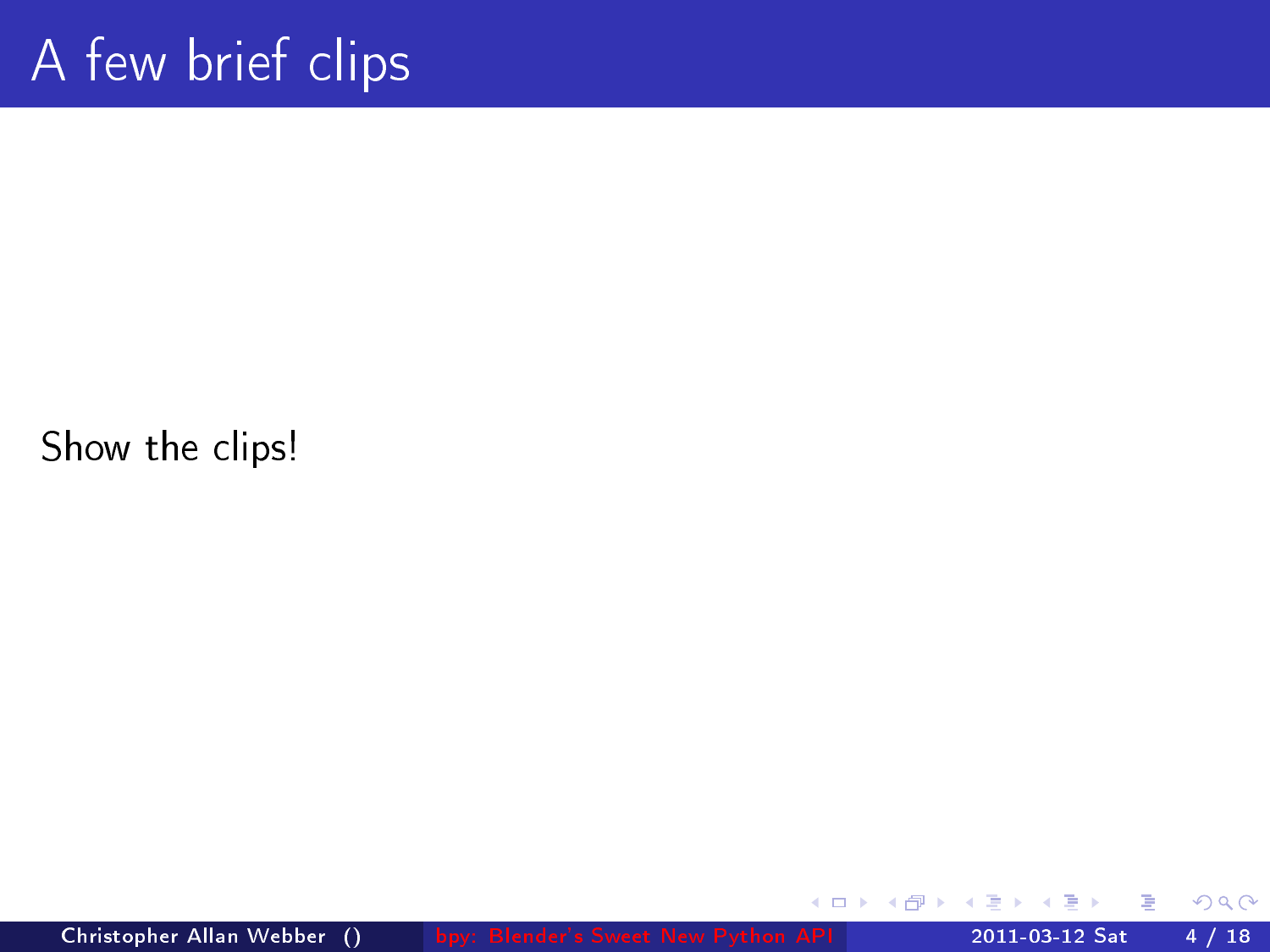### Let's look at psycho.blend!

### Super briefly! Look at a file so we can grasp Blender's basics. . .



Christopher Allan Webber () [bpy: Blender's Sweet New Python API](#page-0-0) 2011-03-12 Sat 5 / 18

<span id="page-4-0"></span>4 **D** F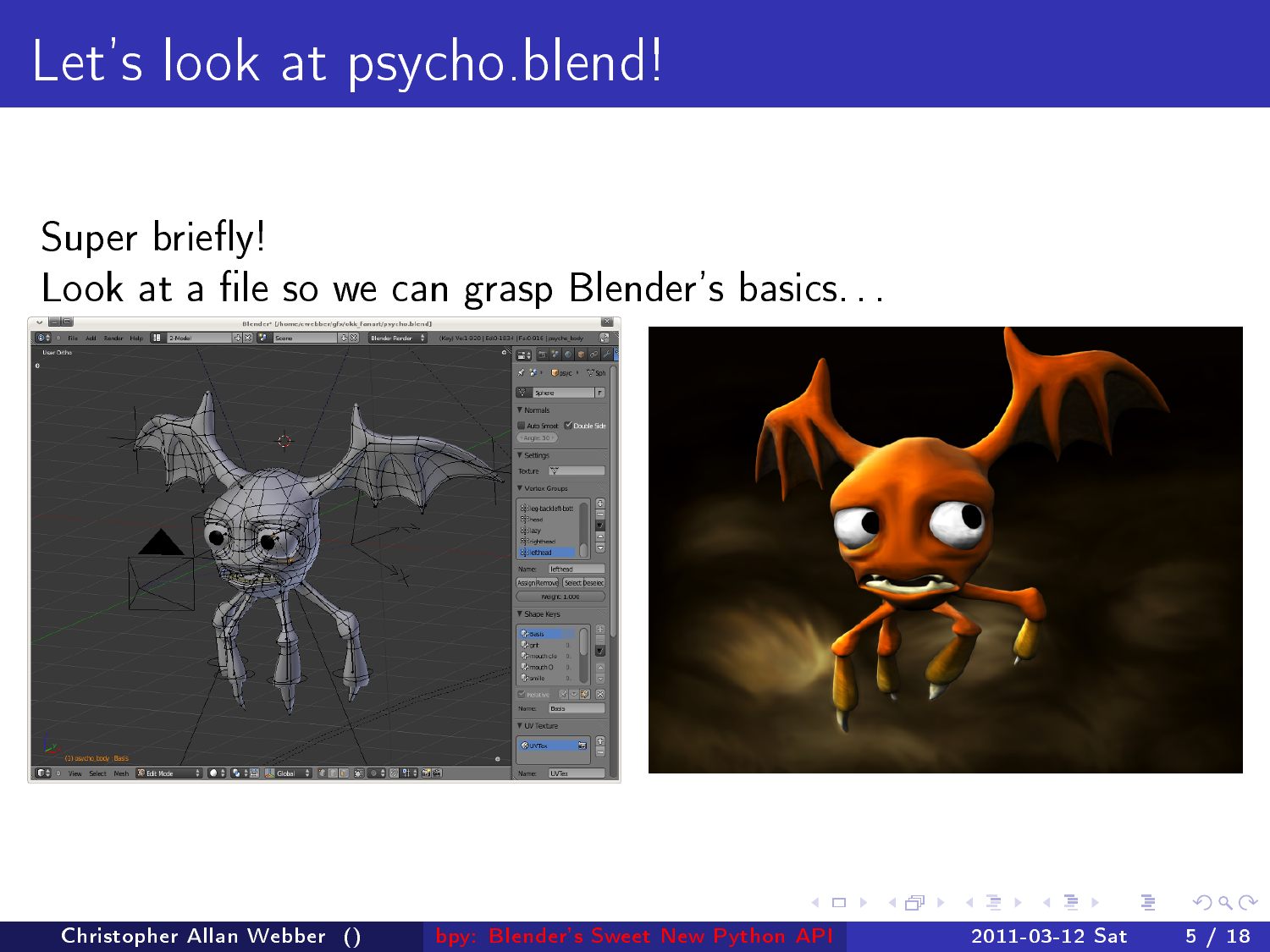- **bpy** is Blender's new Python API
- Pretty much a complete overhaul of the Python API in 2.5X from the 2.4X and previous API
- A lot of it is "automatic" thanks to the data api and tools api of Blender 2.5X
- $\bullet$  Huge addon community (think, similar to firefox's)
- Python 3.X and 3 X only!
- <span id="page-5-0"></span>• Contrast to Blender 2.4x
	- over 100,000 lines for Python/C API code
	- **•** hard to maintain
	- o often duplicated functionality of UI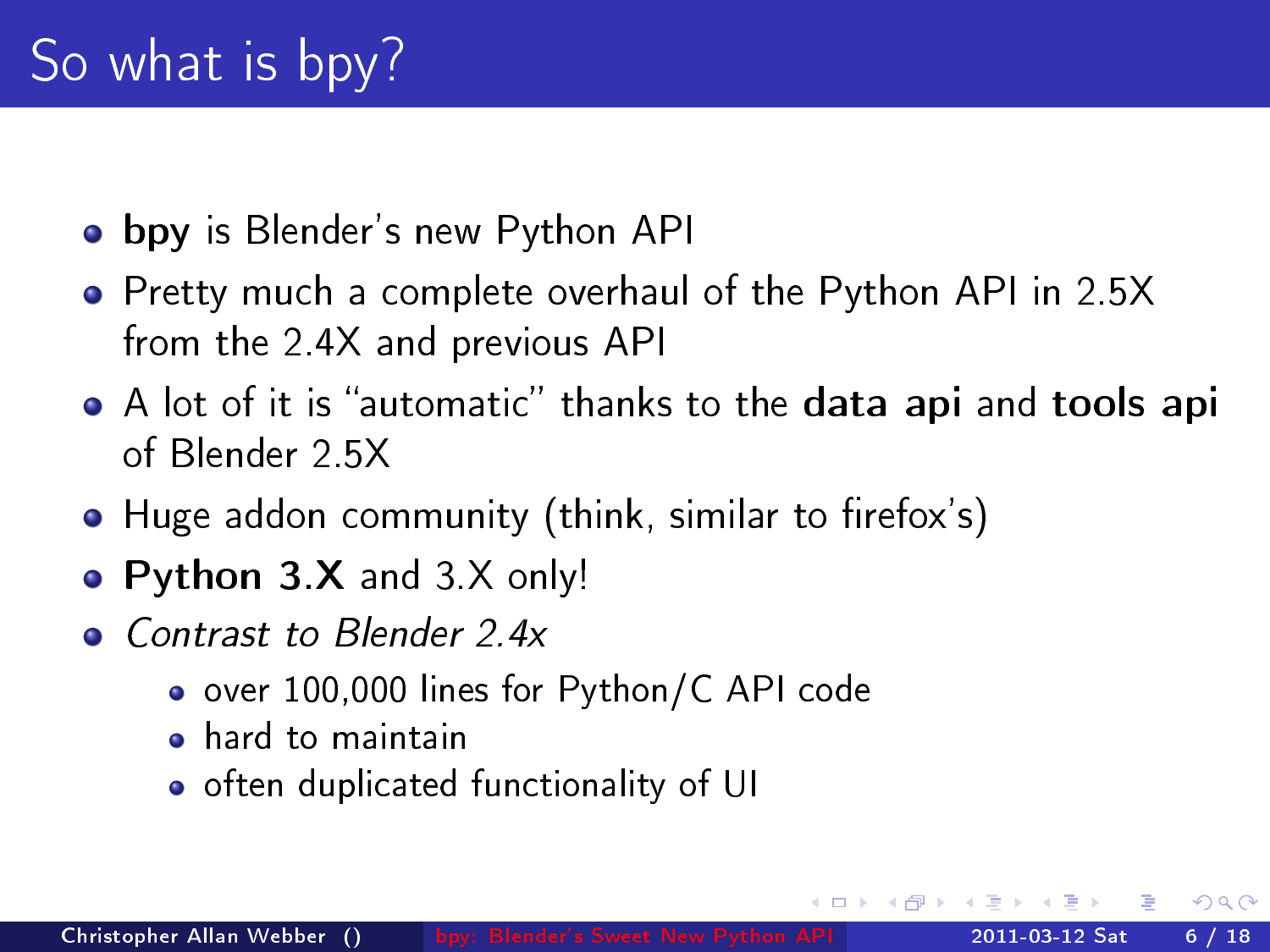## DNA and RNA: the guts of a .blend

We can explore blender's datastructure / data api. It's easy, and all here!

Let's knock down some terms:

- DNA
	- Blender's internal datastructure
	- Backwards and forwards compatible! (mostly)
- **A** RNA
	- A wrapper around Blender's DNA
	- Automatic free access to blender's datastructure! Wowee!
	- $\bullet$  New in 2.5X!
- <span id="page-6-0"></span>bpy.data
	- The portion of bpy that lets you access the datastructure from Python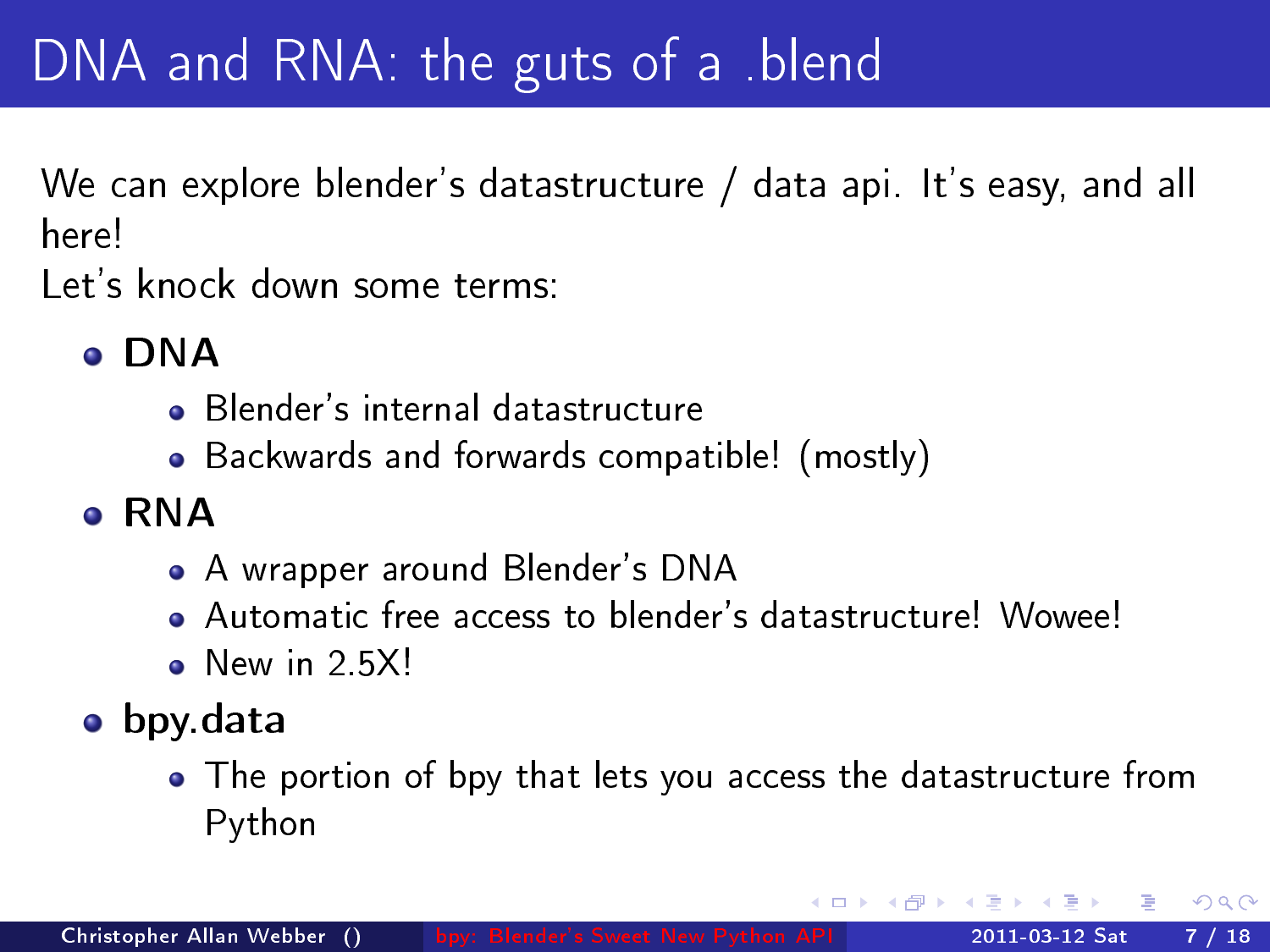### Let's try finding and changing some data. This is easy thanks to our friend the datablock outliner.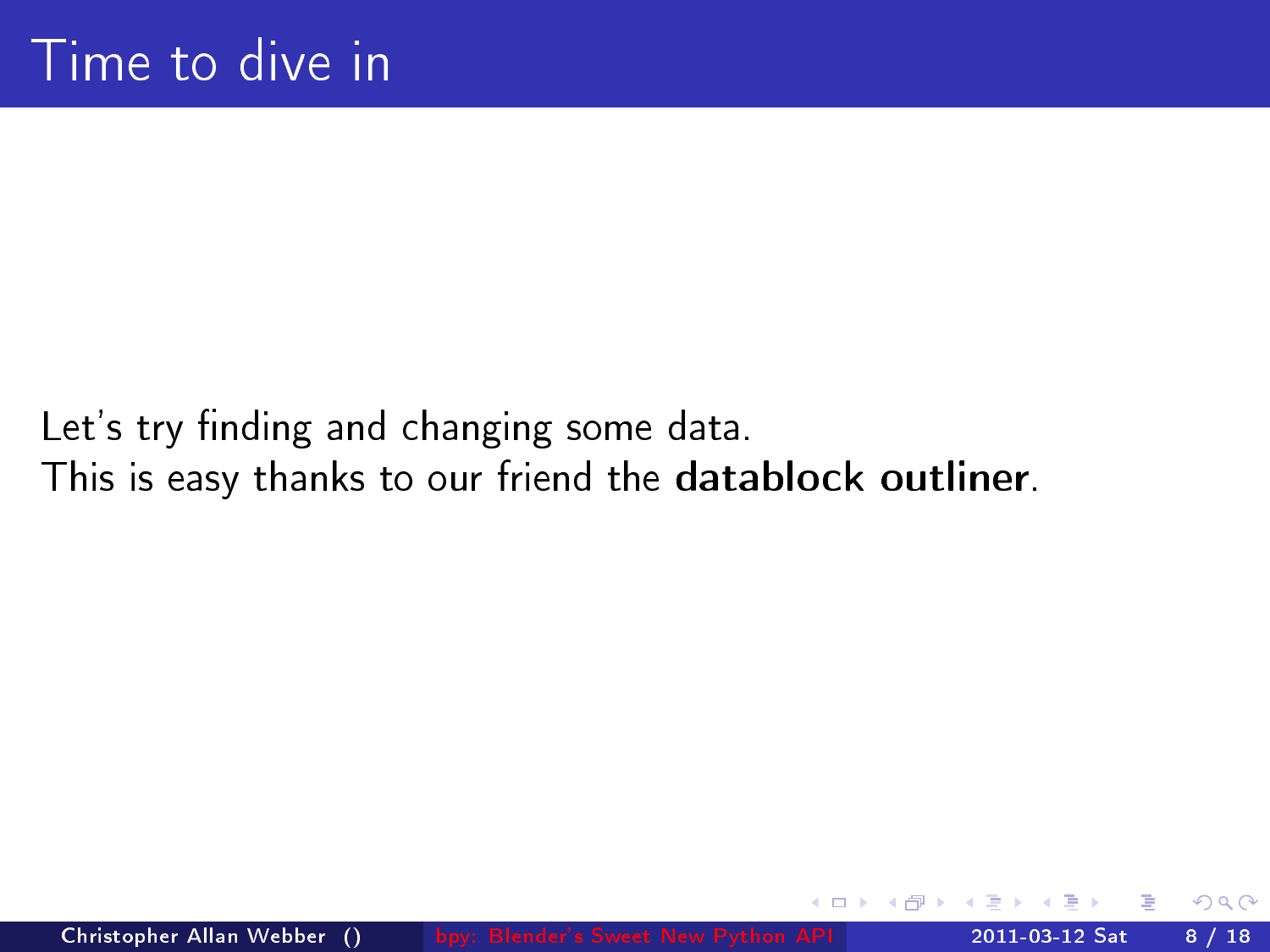Blender's tools api! Simultaneously:

- **•** Executable tools
	- from UI
	- from other python scripts
- UI dialogs (and, as buttons, elements)
- <span id="page-8-0"></span>Almost any action you do in blender is some operator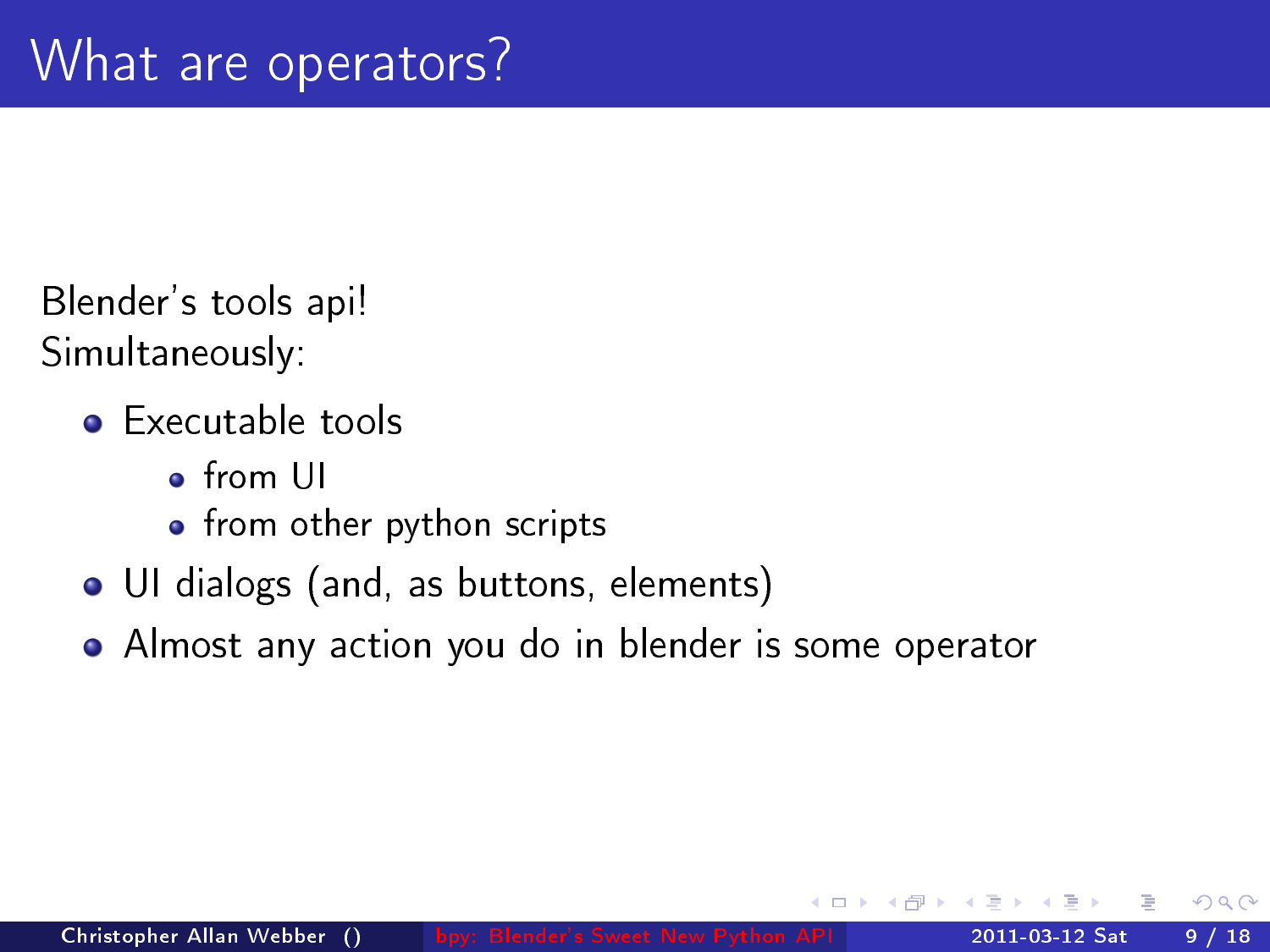# Blender 2.5 is self-documenting, operators included!

- Operators are kept inside of bpy.ops
- Your actions are logged! Finding operators is easy!
- Hovering over UI elements helps you find the python equivalents!

 $\Omega$ 

**•** Let's test this inside of blender :D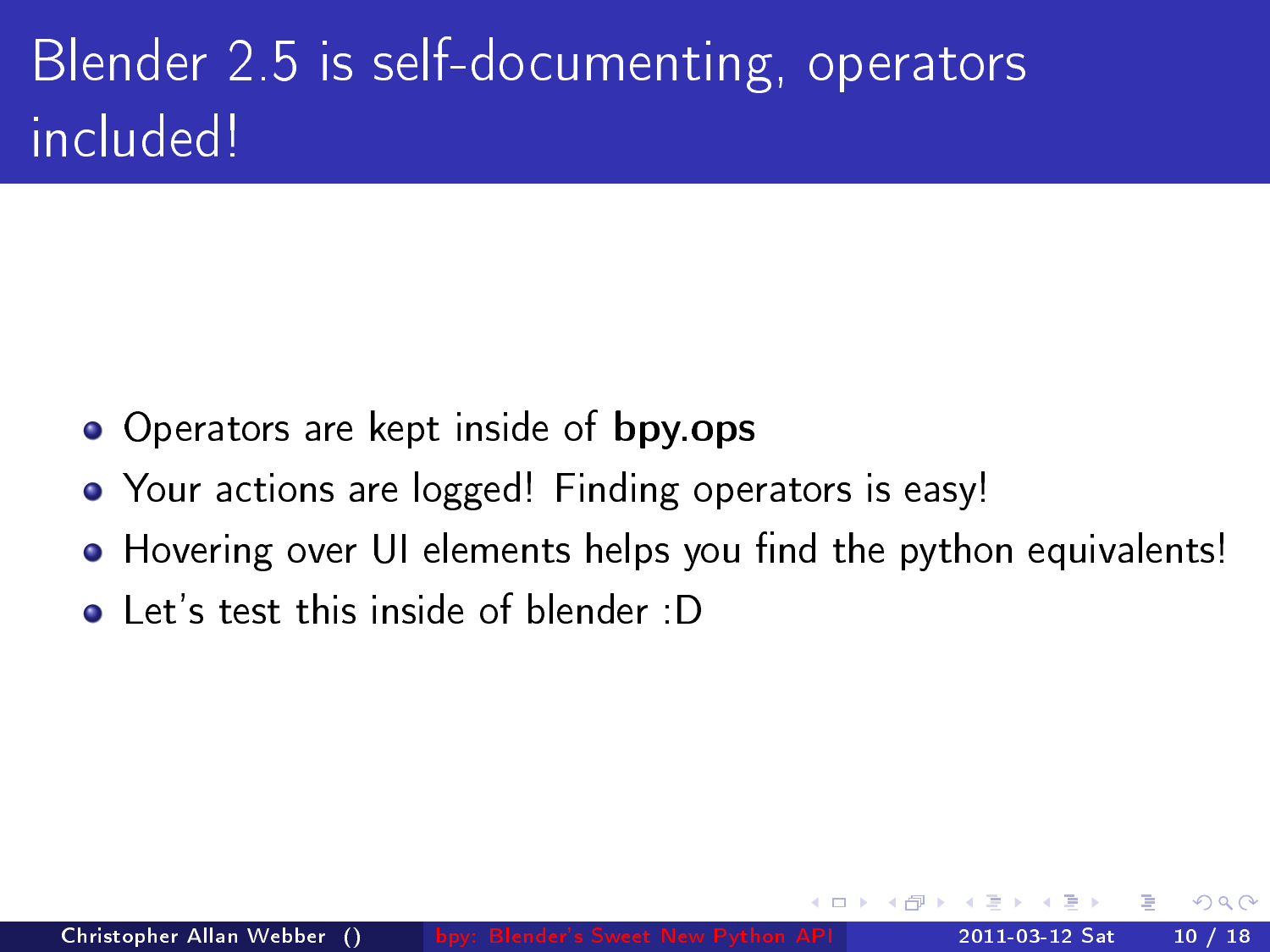### Overview of an operator

```
import bpy
```

```
class ExampleOperator(bpy.types.Operator):
bl_idname = "wm.example_operator"
bl_label = "Example Operator"
mouse x = bpy.prons.IntProperty()def execute(self, context):
  # The 'action' of the operator, what happens when called
  print("hello world!")
  return {'FINISHED'}
def invoke(self, context, event):
  # Called first when invoked from UI (button/keypress),
  # has extra info like mouse data, etc
  self.mouse x = event.mouse xreturn self.execute(context)
def draw(self, context):
  # Custom drawing interface.
  # If not used, we get an auto-UI from our properties
  pass
                                                     KORKA EXAMPLE AGA
```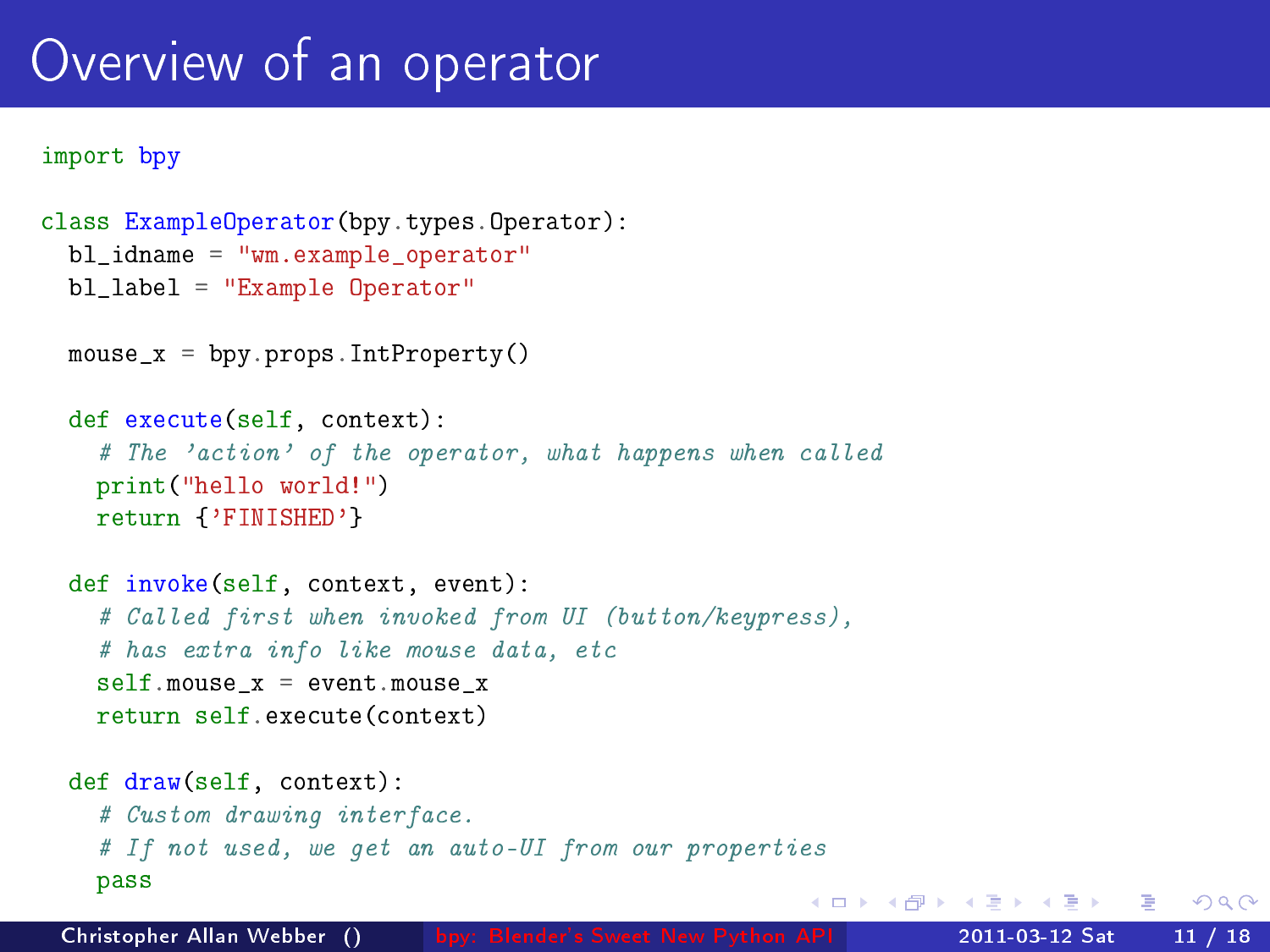# Panels in the UI

- Pretty much the same as scripting the operator...
- **•** But for making UI panels.
- There's only a draw() method though.

#### Panel operator

```
class ReferenceDeskPanel(bpy.types.Panel):
   bl label = 'Reference Desk'
   b1_space_type = 'VIEW_3D'
   bl_region_type = 'TOOLS'
   def draw(self, context):
       layout = self.layout
       row = \text{layout}.\text{row}()row.prop(context.scene, 'refdesk_search',
                 text="", icon='VIEWZOOM')
       # etc.
```
Christopher Allan Webber () [bpy: Blender's Sweet New Python API](#page-0-0) 2011-03-12 Sat 12 / 18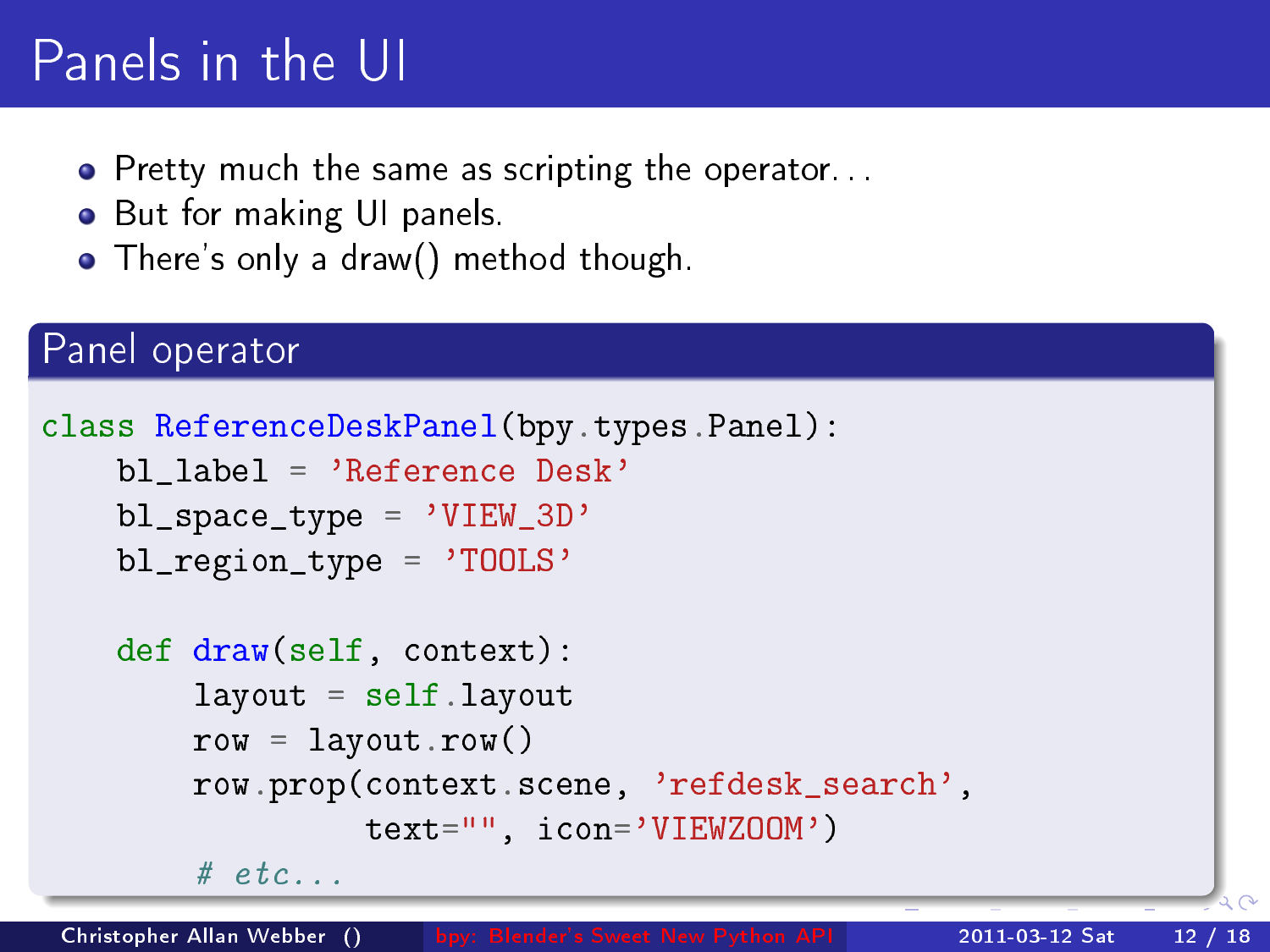# Reference Desk example

Later in the ReferenceDeskPanel.draw() method... Creating buttons iteratively Each button is an operator!

#### Source code

```
for item_name in item_names:
   item data = section data[item name]row = boxrow(){} menuitem = row.operator(
       'refdesk_menuitem',
       text=item_name)
   menuitem. section = section name
   menuitem.item name = item name
```


K ロ ▶ | K 何 ▶ | K ヨ ▶ | K ヨ ▶ | K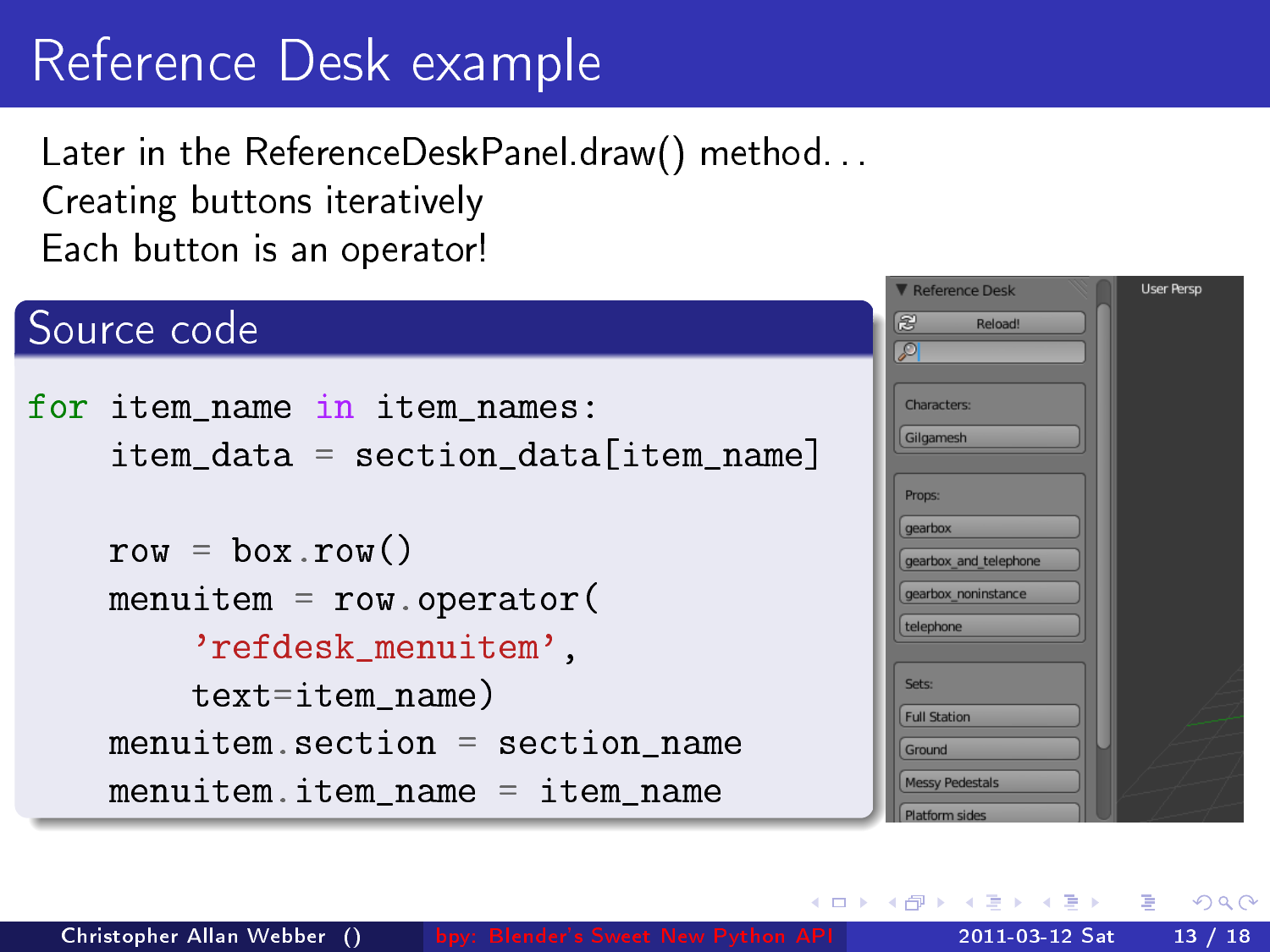- No time to discuss
- But not like python's packaging
- <span id="page-13-0"></span>**• Search for Addons on <http://wiki.blender.org>**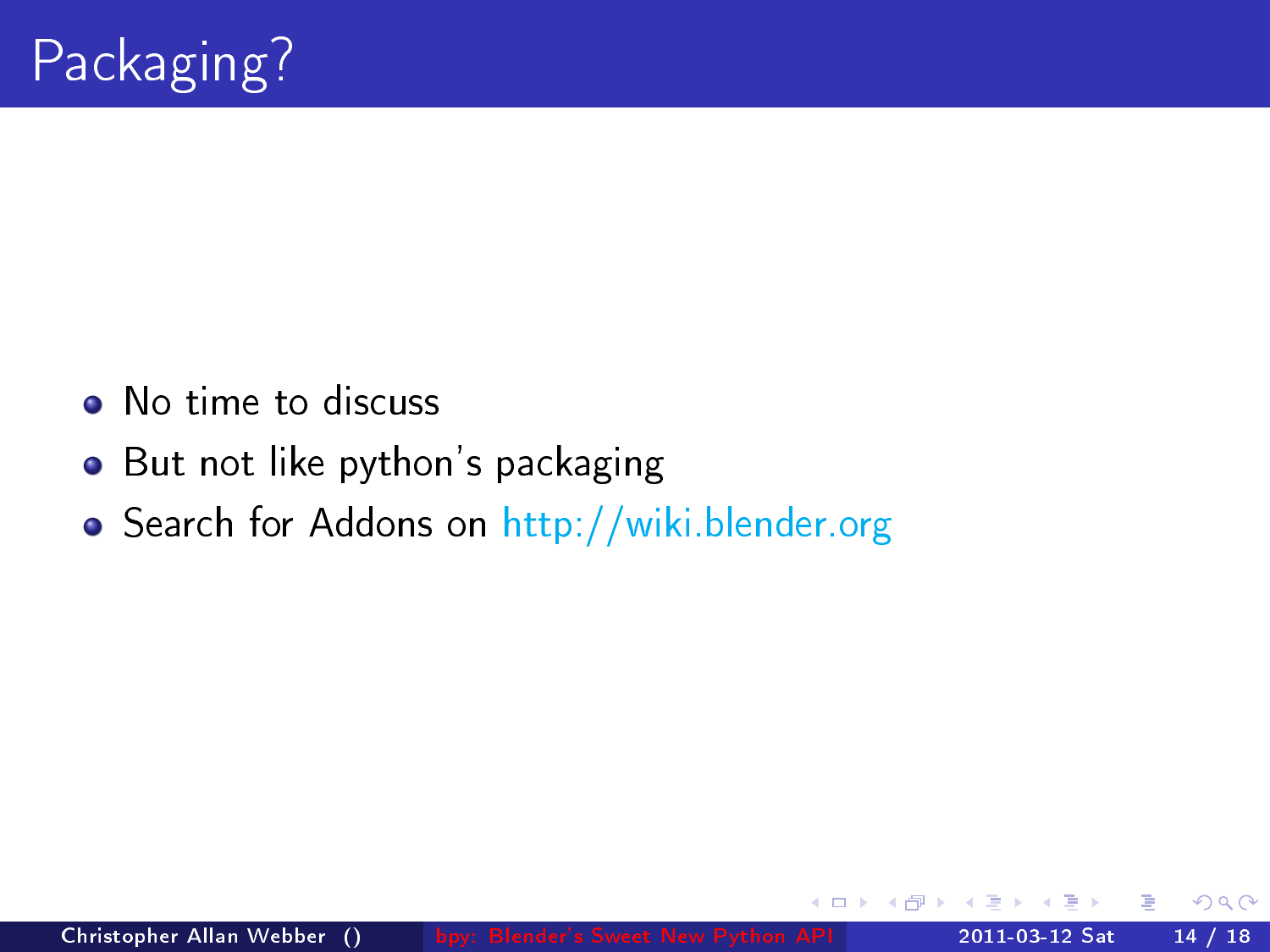If we have time, let's look at these!

- Gilga rig
- Patent absurdity monstrosity
- <span id="page-14-0"></span> $\bullet$  ???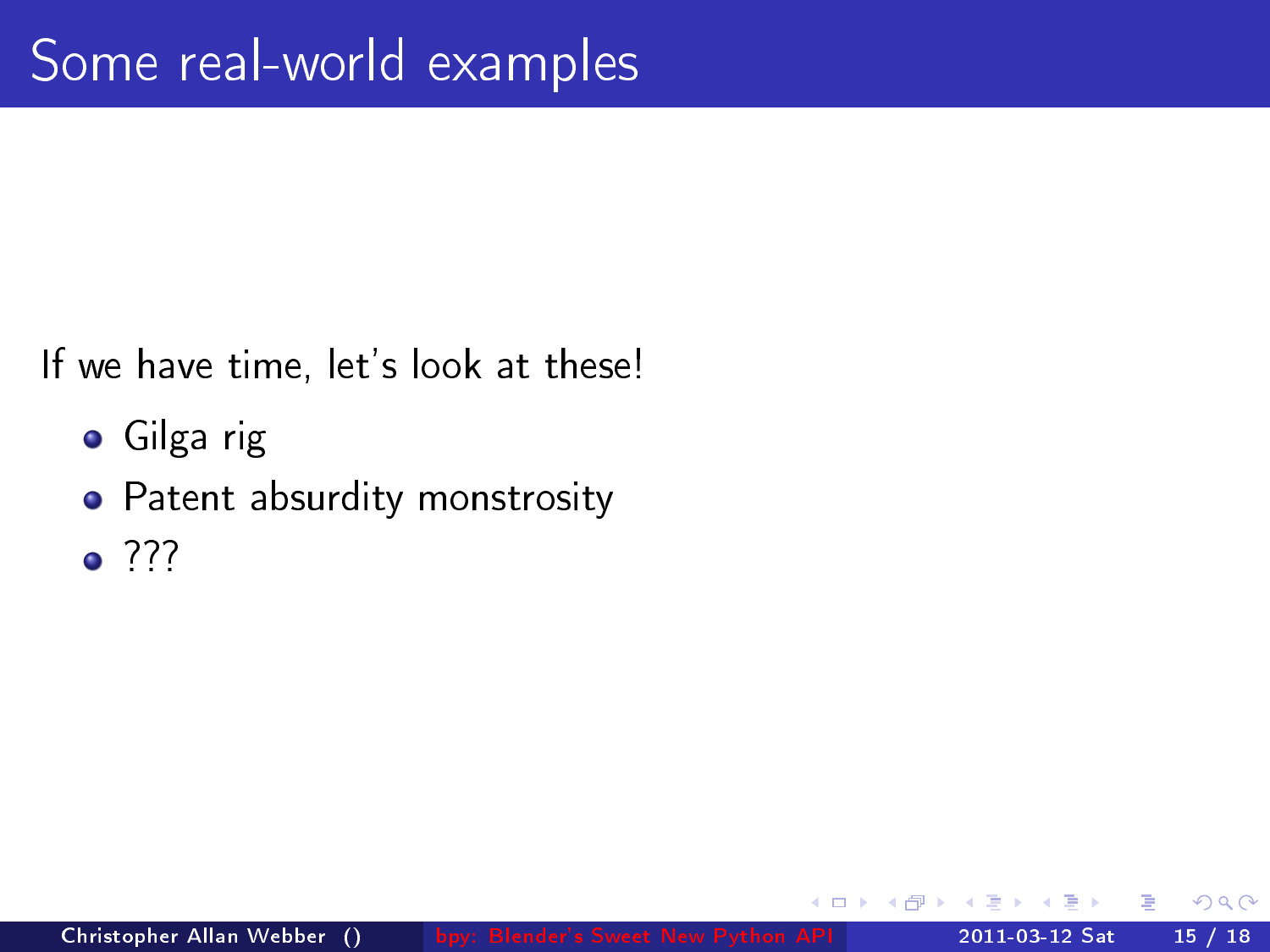- import bpy from python, without blender open! (experimental)
- Full access to the event system
- a separated game engine (not part of this talk, but anyway)  $\bullet$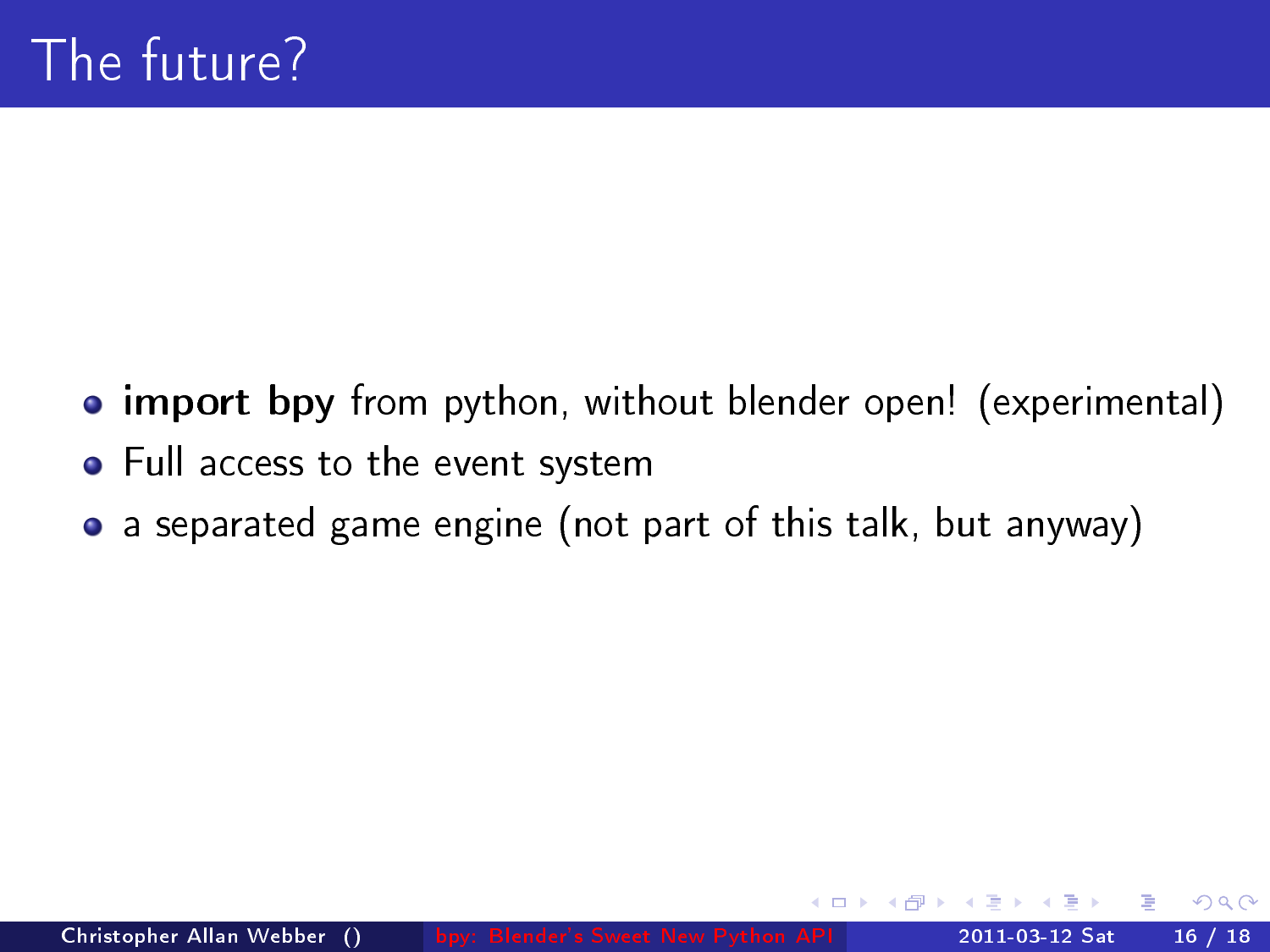- **Ton Roosendaal & the Blender Foundation**
- Campbell Barton, leading awesome new python api
- Bassam Kurdali, answering stupid questions
- Blender's incredible community
- Creative Commons, for being a great place to work and encouraging, also awesome in general
- Emacs' org-mode and latex-beamer export, for making slide-making enjoyable